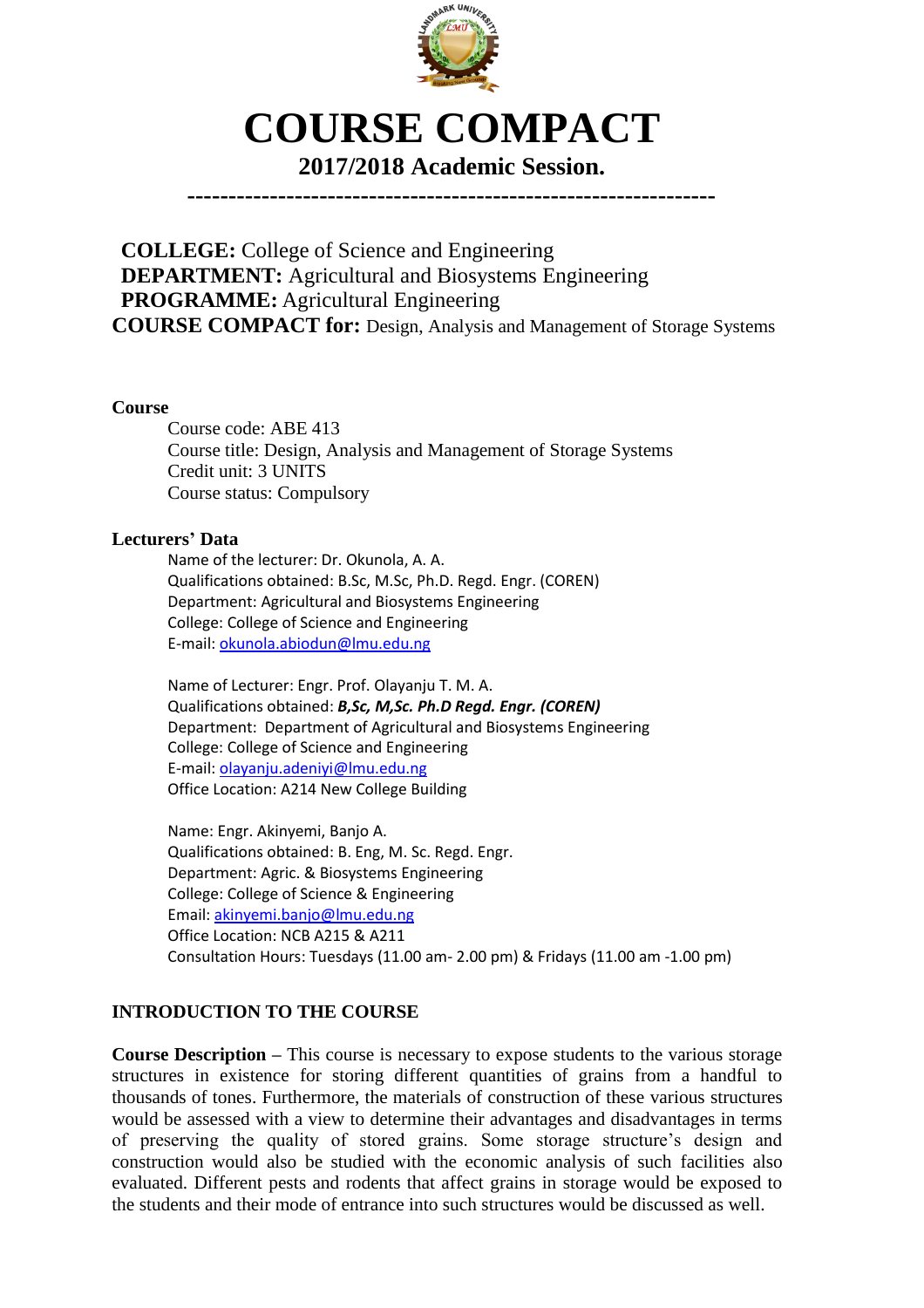**Course Justification –** There is an urgent need to review the present storage structures in existence with a view to determine their relevance in this age and proffer solutions with the development of new and functional storage structures with low economic cost of construction that would be affordable by the farmers. This design should demand no skilled labour to be effective and acceptable by them.

**Course Objectives-** At the end of this course, students would be able to:

- (i) identify traditional and modern storage structures
- (ii) design some storage structures.
- (iii) identify pests and rodents prevalent in the storage structures

**Course Content –** Review of traditional and modern crop storage systems, design of storage structures for grains, semi-perishable crops (e.g., potatoes, yam, etc) and perishable (e.g. fruits and vegetables. Storage facilities distribution criteria, strategic food reserve, silo complex and economic analysis and computer aided approach to the development of storage for tropical crops**.**

**Course Requirement:** To derive maximum benefits from the course and for fast grasping of many of the storage structures, the course requires that the students be familiar with some materials of construction that is naturally available in the area, be versed in the use of AutoCAD or ArchiCAD. However, the course is structured to accommodate to some extent, students that do not fall into this category.

| S/N | <b>GRADING</b>                                   | SCORE (%) |
|-----|--------------------------------------------------|-----------|
| 1.  | <b>Continuous Assessments</b>                    |           |
|     | C.AI                                             | 7%        |
|     | • C.AII (Mid-Semester Test)                      | 15%       |
|     | C.AIII                                           | 8%        |
| 2.  | <b>Assignment</b>                                |           |
| 3.  | <b>Practical (Laboratory work)/ Case Studies</b> |           |
| 4.  | <b>Final Examination</b>                         | 70%       |
| 5.  | <b>Total</b>                                     | 100       |

**Course Expectations:**

**Course Delivery Strategies**: Combination of verbal exposition, slide presentation, participatory Students approach such as interactive questions and group discussion shall be adopted **.** Also Assignments would be given to students to write out some other storage structures they could identify, construction method, materials of construction and their principles of operation.

**Course Duration:** This shall consist of 3 hours of lectures for 15 weeks and 1 week will be devoted for revision at the penultimate week to examination.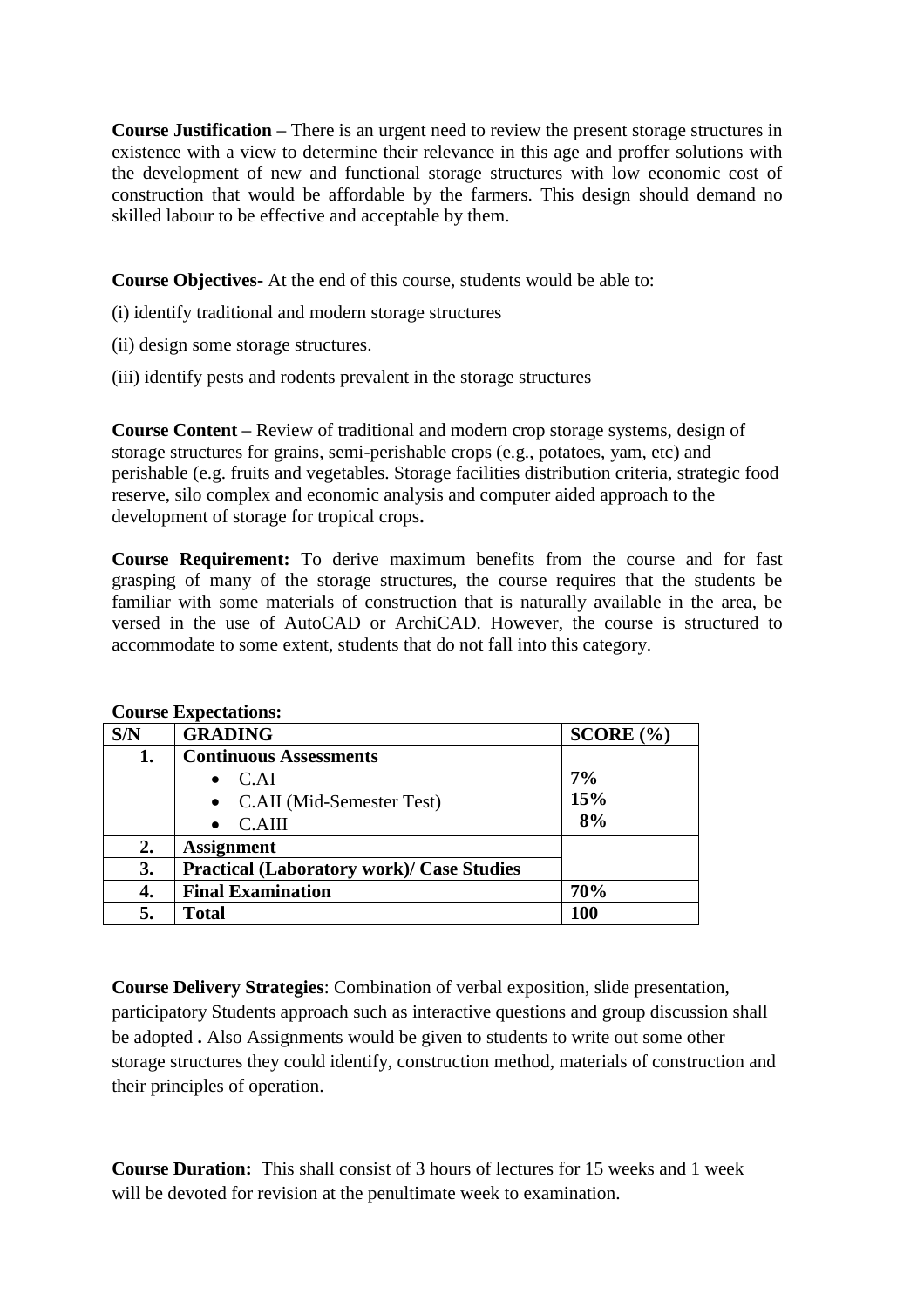# **LECTURE CONTENT**

# **Module 1**

**Week 1:** Basic definition and introduction to storage structures

# **Objectives:**

The students at the end of the lectures for the week should be able to define what they understand by storage, reasons for storage and the nature of bio-materials in relation to storage

# **Description**

First Hour Definition and description of various traditional storage structures shall be investigated.

Second Hour Importance of storage structures to agricultural practices Identifying modern storage structures

# **Study Question:**

- 1. Define in your own words what you understand by storage
- 2. Itemise some other storage structures not listed in the class that are available in their area

## **Reading List -**

Agricultural Processing Engineering J. C. Igbeka University Press Ibadan Lecture notes

## **Module 2**

# **Week II: Classification of the types of storage, duration of structures, size of structures and principle of storage**

# **Objectives:**

The students at the end of the lectures for the week should be able to classify storage based on duration, size and principle of storage.

# **Description**

First hour: Response of study question from students and verbal exposition on classification of the types of storage facilities

Second hour: Definition of storage structures, discussion on life span and sizes of storage structures. General principles of storage

# **Study Question:**

Identify some storage systems and classify them based on duration, size and principle of the system

# **Reading List:**

Agricultural Processing Engineering J. C. Igbeka University Press Ibadan Lecture notes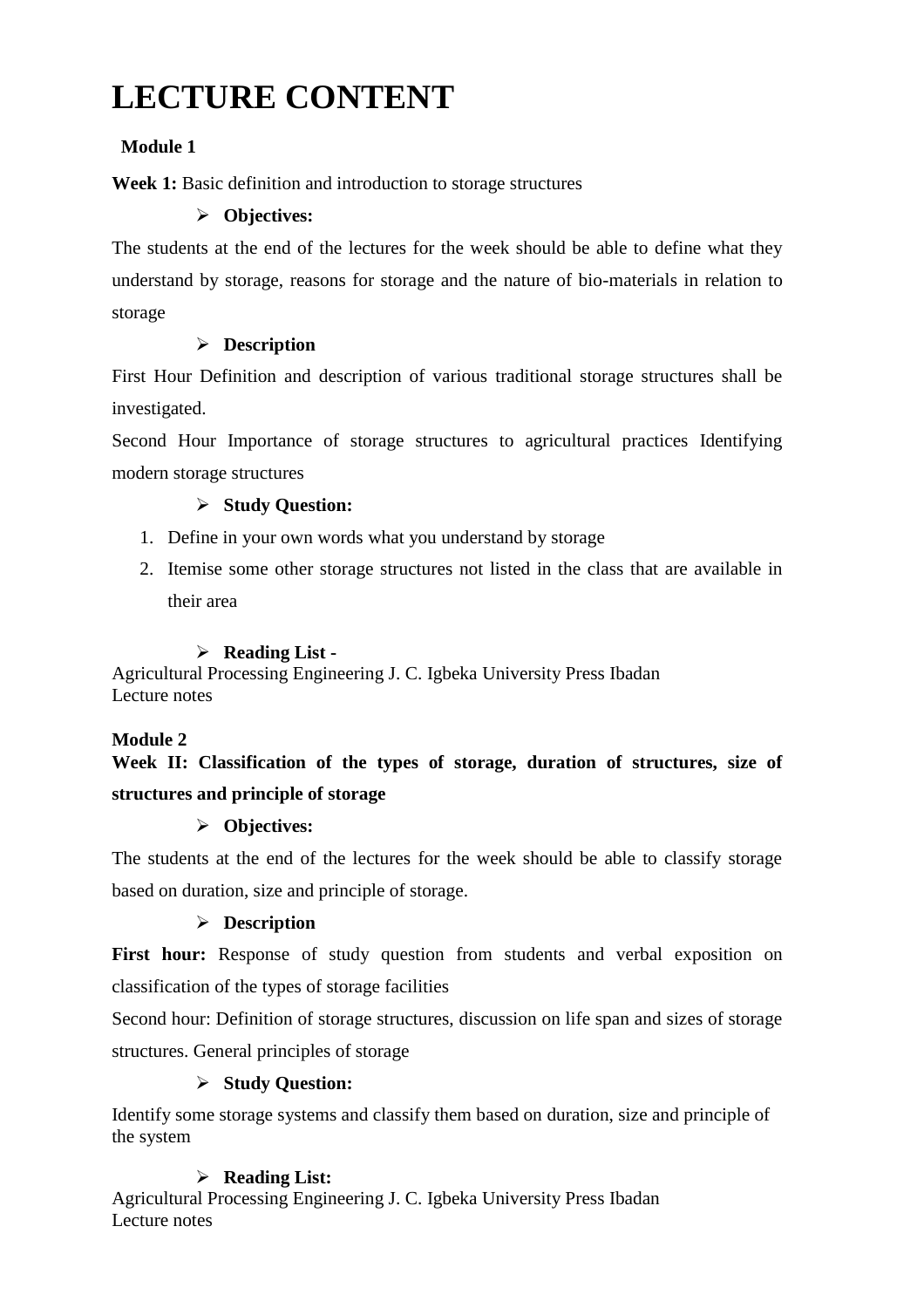## **Week 3: Traditional Storage structures**

# Ø **Objectives:**

The students at the end of the lectures for the week should be able to identify various types of traditional storage structures. They should also be able to discuss their mode of operations.

# **Description**

First Hour: Slide presentation of traditional structures

Second hour: Discussion on mode of operation of traditional structures (case studies on available ones in the student domain)

## **Study Question:**

Identify some traditional storage structures.

Outline some problems of traditional storage structures.

## **Reading List:**

Agricultural Processing Engineering J. C. Igbeka University Press Ibadan Lecture notes **Week 4**

## **Topic: Storage structures continues**

## **Objectives:**

The students at the end of the lectures for the week should be able to identify both traditional and modern storage structures. They should also be able to discuss their mode of operations.

## **Description**

First Hour: Slide presentation of modern structures

Second hour: Discussion on mode of operation of modern structures (case studies on available ones in the student domain)

## **Study Question:**

Identify some modern storage structures and their principle of operation.

# **Reading List:**

Agricultural Processing Engineering J. C. Igbeka University Press Ibadan Lecture notes

# **Module 3**

# **Week 5: Silo design and calculations**

# **Objectives:**

The students at the end of the lectures for the week should be able to classify silo into either deep or shallow silos.

They should be able to use both Janseen and Rankine equations for designing silo structures.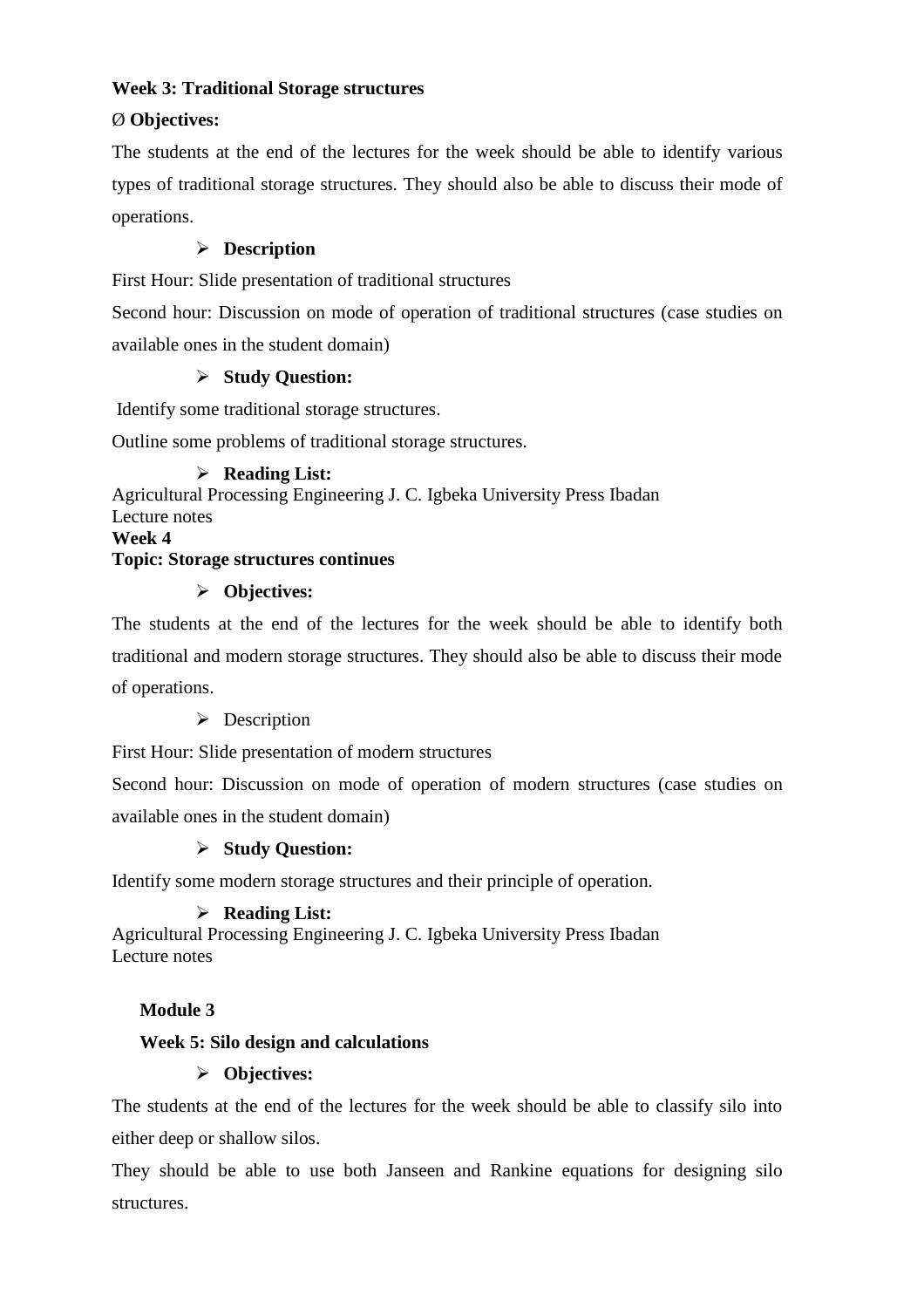# **Description:**

First hour: calculation to differentiate deep or shallow silo

Second hour: Presentation of formula for Janseen and Rankine equations, utilization of the equations to solve problems

# **Study Question:**

Solve some problems relating to vertical wall pressure, floor pressure, maximum lateral pressure etc.

## **Reading List:**

Agricultural Processing Engineering J. C. Igbeka University Press Ibadan Lecture notes

Module 4

## **Week 6: Design of suitable storage systems for crop storage**

## **Objectives:**

The students at the end of the lectures for the week should be able to design some storage structures such as maize crib and earthen silos etc. The storage time, duration, materials of construction and cost would be discussed.

Description:

First hour: Requirements for design of improved maize crib and its management Second hour: Requirement for design of earthen silo and its management

# **Study Question:**

Design some storage structures for crops such as grains, tubers and vegetables.

# $\triangleright$  Reading List:

Agricultural Processing Engineering J. C. Igbeka University Press Ibadan Lecture notes

# **Week 7: MID SEMESTER EXAMINATION**

# **Week 8: Economic analysis and computer aided approach to the development of storage for tropical crops**

# **Objectives:**

The students at the end of the lectures for the week should be able to evaluate the fixed cost, interest and variable cost of some of the structures would be considered. Computer aided design of some of these structures would also be discussed.

# **Descriptions:**

First & Second hours: Calculations on storage building cost and introduction to use of computer analysis in storage structures

# **Study Question:**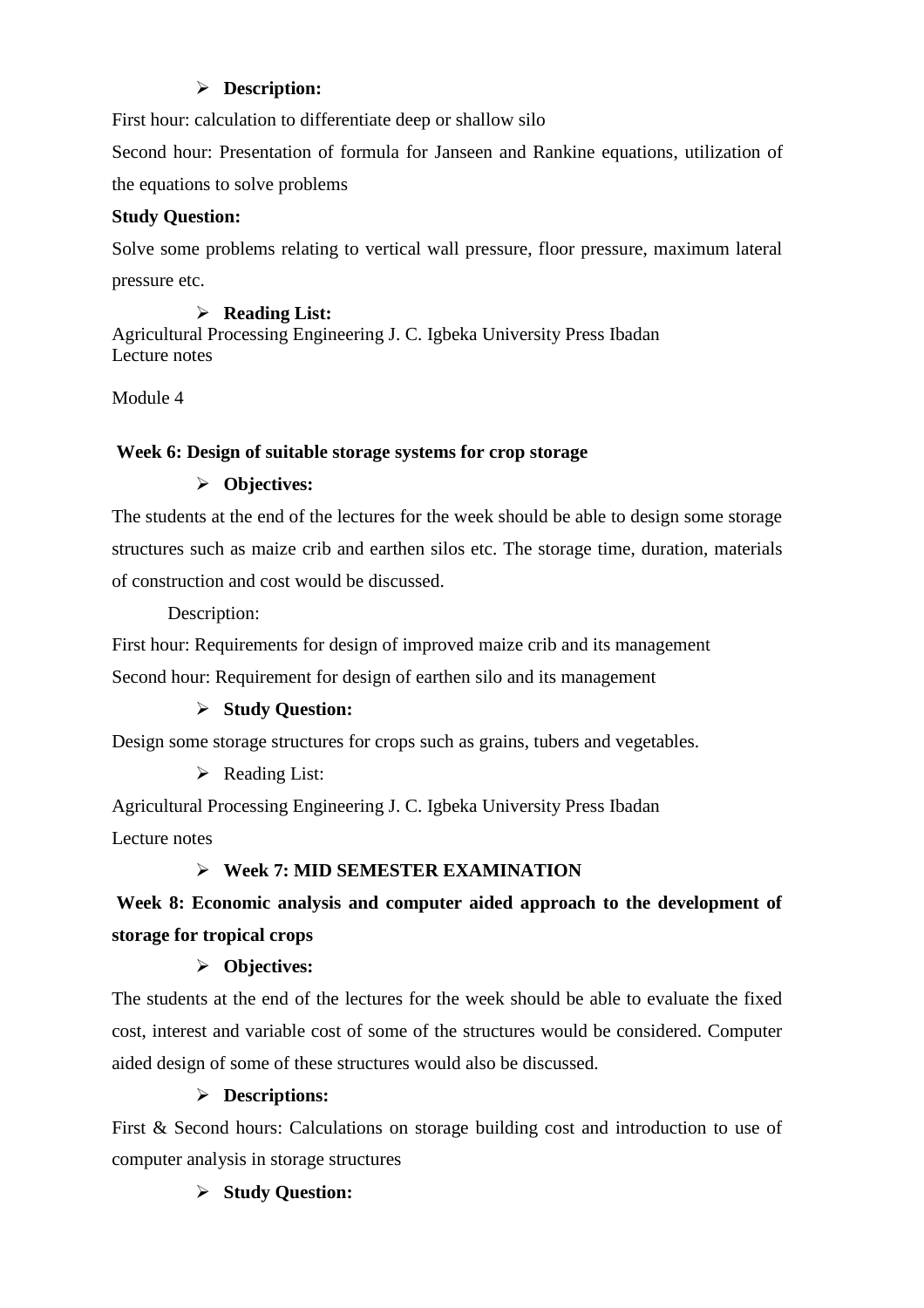Some practical questions bordering on costing and economics of farm structures would be given to students.

## **Reading List**:

Agricultural Processing Engineering J. C. Igbeka University Press Ibadan

Lecture notes

Small Farm Storage by Carl Lindblad and Laurel Druben

Food Storage Manual by David J. Walker and Graham Farrell

#### **Week 9: General design considerations for suitable storage systems for crop storage**

## **Objectives:**

The students at the end of the lectures for the week should be able to state some of the factors that has to be considered before any design on crop storage structures has to be considered. These factors are the structural requirements, system capacity, location and orientation and the handling and equipments required.

## **Descriptions:**

First & Second hour: Group discussions on factors considered necessary to design of storage structures

#### **Study Question:**

Explain some factors that has to be considered when designing any storage systems.

 $\triangleright$  Reading List:

Agricultural Processing Engineering J. C. Igbeka University Press Ibadan

Lecture notes

#### **Module: 5**

## **Week 10: Storage Pest: Insect**

## **Objectives:**

The students at the end of the lectures for the week should be able to

Know importance of insect as a storage pest

Classification of insect pest and their life cycle

Factors affecting and methods of insect infestation of stored products

## **Description**

First hour: Definition of storage pest and insect. Class discussion was generated on importance of storage pest as it affects seed viability, contamination with body parts, local heating e.t.c. Verbal exposition on characteristics of insects, types of insect pests and white board illustration on complete and incomplete metamorphoses of their life cycles.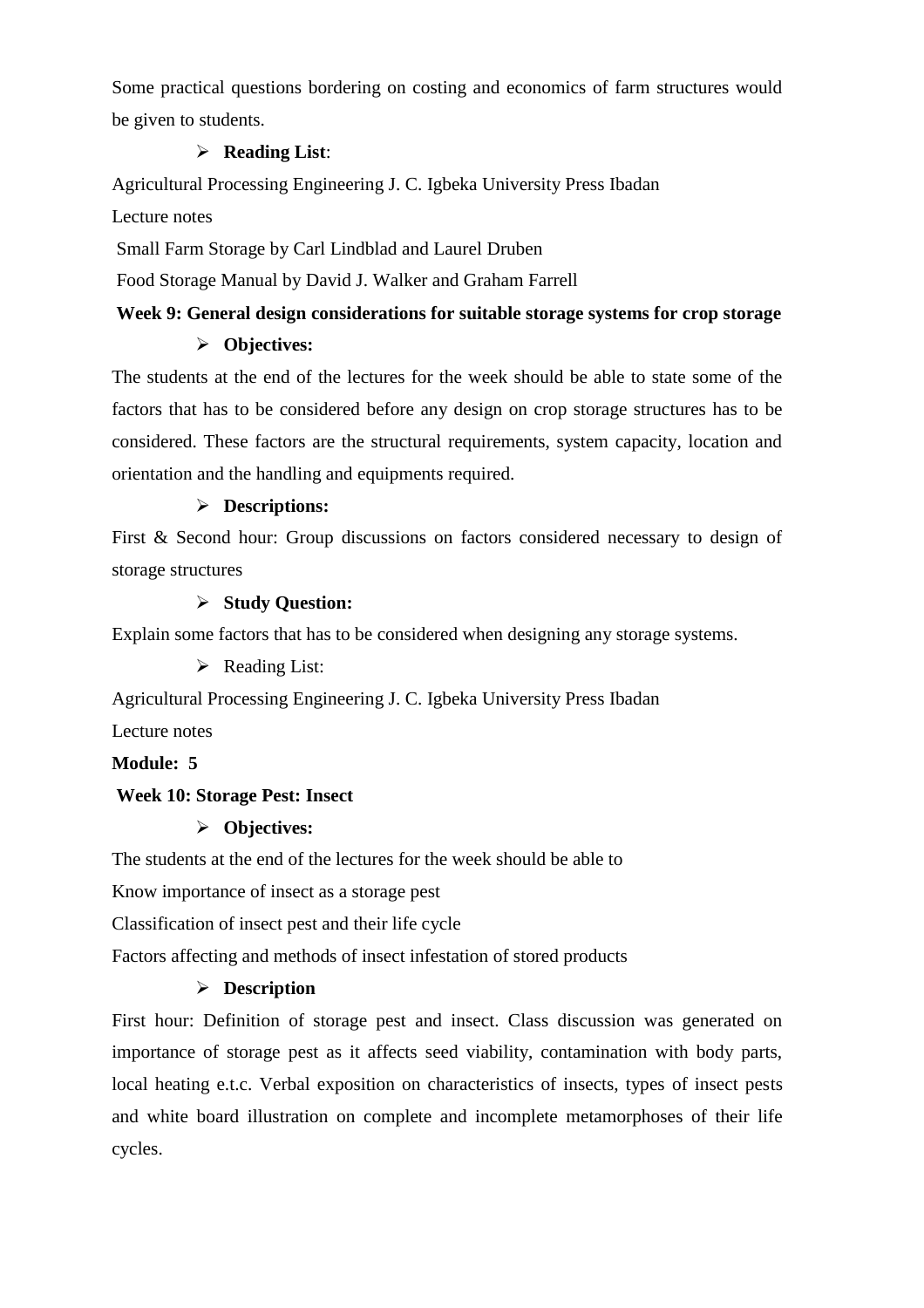Second hour: Question was asked on how insect infest grains during storage? Students' responses were considered afterwards detailed information was communicated by white board presentation. Various factors encouraging insect infestation was also highlighted.

#### **Study Question:**

Students are to classify life cycle of insects and differentiate category of insect pest.

#### **Reading List -**

*1. OFUYA .T. I & LALE N.E.S,2001 Pest of stored cereals and pulses in Nigeria.: Biology, Ecology and Control. Dave Collins Publishers*

*2. ODEYEMI O. O. & DARAMOLA A. A.2000 Storage practices in the tropics Vol.1 Food storage and pest problems.*

#### **Week 11 Storage Pest: Insect control**

#### **Objectives:**

The students at the end of the lectures for the week should be able to Identify requirement for prevention of insect infestation of stored products Know Insect control with insecticide Know Insect control without insecticide

#### **Description**

First hour: Verbal exposition on requirement preventing insect infestation i.e. early harvesting, proper drying and winnowing of cereals and pulses; separation of broken and damaged grains. Definition of insecticides, Identification of various types of insecticides (contact chemicals and fumigant gases) formulations of insecticides.

Second hour: Examples of insecticides for specific insects with the use of information sheets. Precaution of safe use of insecticides was also discussed among the students. Biological control of insect pest was highlighted.

#### **Reading List:**

*1. OFUYA .T. I & LALE N.E.S,2001 Pest of stored cereals and pulses in Nigeria.: Biology, Ecology and Control. Dave Collins Publishers*

*2. ODEYEMI O. O. & DARAMOLA A. A.2000 Storage practices in the tropics Vol.1 Food storage and pest problems.*

**Assignment:** Student are to understudy Information sheets on insecticides and its application.

#### **Week 12 Other Storage Pest: Arachnids and Rodents**

#### **Objectives**

The students at the end of the lectures for the week should be able to

Recognise arachnids that affect stored products

Know the various types of rodents and their characteristics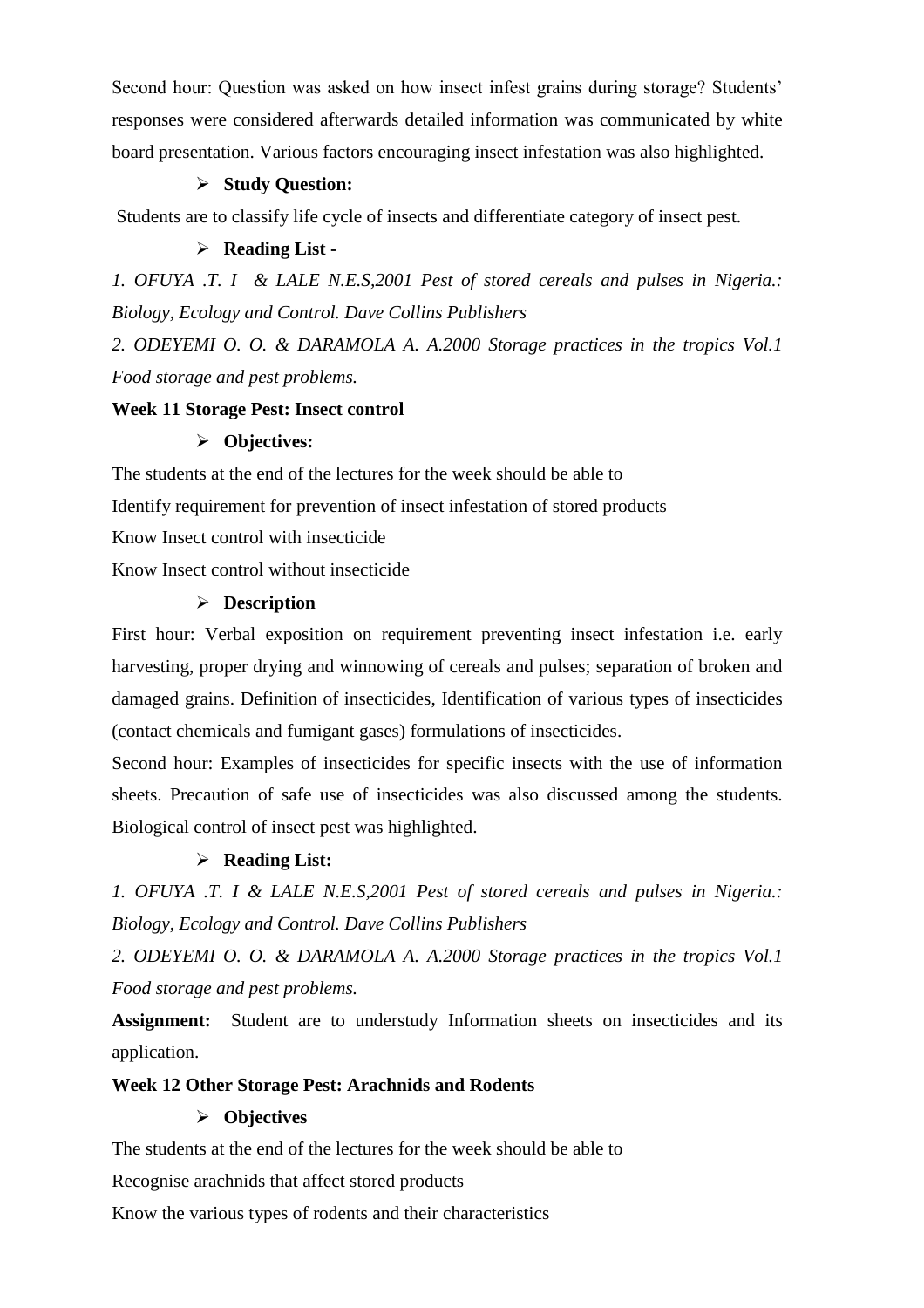Know rodent control with poison (rodenticide)

Know rodent control without poison

#### **Description**

First hour: Definition and types of arachnids and their characteristics [white board presentation]. Types of rodents (i.e. Norway rat, roof rat and house rat); class discussion on characteristics of rats

Second hour: Types of rodenticide - Acute poison and anti coagulant. Types of bait and their preparations. Precaution on safe use of rodenticide.

#### **Reading List:**

*1. OFUYA .T. I & LALE N.E.S,2001 Pest of stored cereals and pulses in Nigeria.: Biology, Ecology and Control. Dave Collins Publishers*

*2. ODEYEMI O. O. & DARAMOLA A. A. 2000 Storage practices in the tropics Vol.1 Food storage and pest problems.*

Information sheets on rodenticides and its application.

#### **Module 6**

#### **Week 13 Storage Pest: Aves and Micro organisms**

## **Objectives**

The students at the end of the lectures for the week should be able to

Identify the effect of aves on stored products

Know the various micro organisms affecting stored products

Identify the effects of micro organism on stored products

Recognise micro organism grouping by humidity and temperature requirements.

Control of storage fungi

## **Description**

First hour: Definition of aves and the effect on aves on stored products i.e. consumption, contamination with droppings and feathers, host to some insect pest.

Defination of micro organism and types - (fungi, yeast and bacteria). Verbal exposition on effect of fungi on stored products.

Second hour: Class discussion on factors affecting growth of storage fungi namely, relative humidity, safe moisture content for stored products. Micro organism grouping by humidity requirement i.e. hydrophytes, mesophytes and xerophytes. Micro organism grouping by temperature i.e. psychrophlic, mesophylic and thermophylic. Power point presentation on control of storage fungi.

#### **Reading List:**

*OFUYA .T. I & LALE N.E.S,2001 Pest of stored cereals and pulses in Nigeria.: Biology, Ecology and Control. Dave Collins Publishers*